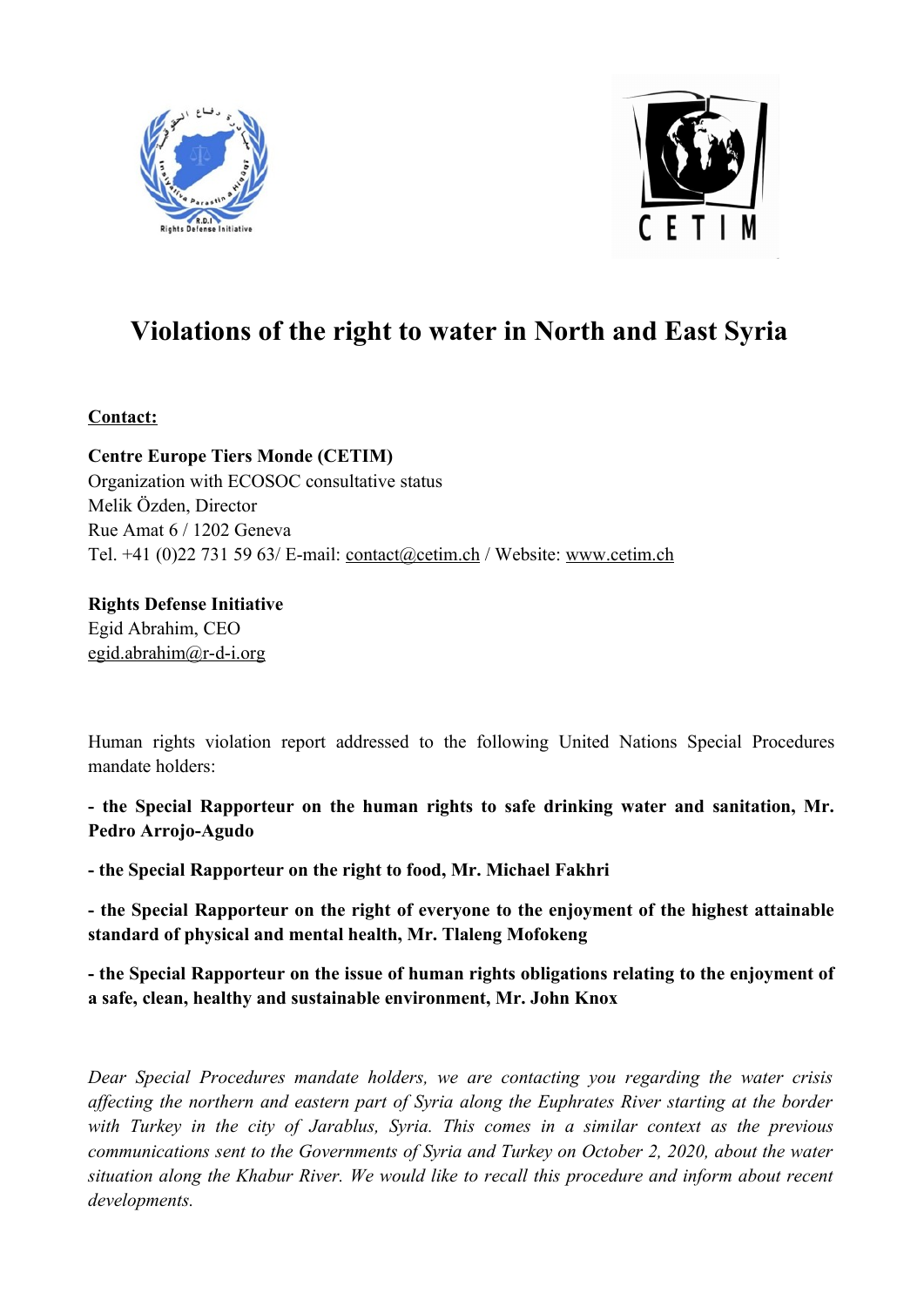#### **Previous communications**

On October 2, 2020, Special Procedures mandate holders (on rights to safe drinking water and sanitation, right to food, right to health, and rights of internally displaced persons) sent a communication to the governments of Turkey [\(AL TUR 16/2020](https://spcommreports.ohchr.org/TMResultsBase/DownLoadPublicCommunicationFile?gId=25571)) and Syria ([AL SYR 3/2020\)](https://spcommreports.ohchr.org/TMResultsBase/DownLoadPublicCommunicationFile?gId=25597) regarding the deprivation from safe access to water of around 600,000 persons in north and east of Syria. This was caused by the recurring interruptions of the major source of water in the region, the Alouk water pumping station along the Khabur River in Ras al-Ayn where Turkey and affiliated Syrian armed groups have effective control over. The interruptions were caused notably due to electricity cuts in areas under the control of Turkish-affiliated armed groups. This affected the cities of Hassaké (Al-Hasaka in Arabic) and Tel Tamer between October 2019 and October 2020. The governments of Turkey and Syria were asked to provide information and explanation regarding the interruption of the water pumping station, and the water and power cuts which have occurred in Al-Hasakah area. The Special rapporteurs also asked the Turkish and Syrian governments to provide information on measures taken to protect water distribution systems of the areas that it has effective control over, as well as on measures adopted to ensure water supply to protect the population against the spread of diseases such as COVID-19.

The [response from Turkey](https://spcommreports.ohchr.org/TMResultsBase/DownLoadFile?gId=35760) from December 2, 2020, contains examples of assistance the Government has provided to the population, and reminds the three counter-terrorism operations launched since 2016. Turkey denies the effective control attributed to its Government over the north and east part of Syria. The Turkish Government attributes the control over the Alouk water pumping station to the Syrian Government, but however recognizes its own assistance in providing security to the station. The Turkish Governments also denounces alleged "terrorist organizations" which supposedly cause water cuts from the Tishrin Dam along the Euphrates River.

The Syrian Government provided responses to the communication on [November 10, 2020,](https://spcommreports.ohchr.org/TMResultsBase/DownLoadFile?gId=35724) and on [December 15, 2020.](https://spcommreports.ohchr.org/TMResultsBase/DownLoadFile?gId=35806) The Syrian Government indicates that the Turkish occupation forces have cut off the water from the Alouk pumping station on November 30, 2020, and was still cut by at least December 15, 2020. The Syrian Government denounces the expansionist and colonial goals of the Turkish Government and reaffirms the de facto authority of the Turkish Government over the Alouk area. The Turkish Government uses water shortages as a weapon to achieve political, military and economic gains. Syria denounces Turkey's acts as war crimes towards the Syrian People. The Government of Syria then depicts the repeated attacks on Alouk and its water pumping station which occurred from October 2019 to October 2020. The response documents finally contain efforts undertaken by the Syrian Government to attempt fixing the situation.

The responses provided by the Turkish Government are partial and not satisfactory. Karen Koning AbuZayd, the Commissioner on the Independent International Commission of Inquiry on the Syrian Arab Republic (IICISAR), said in a [press release in February 2021](https://www.ohchr.org/EN/NewsEvents/Pages/DisplayNews.aspx?NewsID=26756&LangID=E) that "there are basic human rights and humanitarian needs – food, water, health care, and education – that must be met regardless of which group controls a given territory".

Although these interventions were relevant, a true follow-up, notably from Special Procedures mandate holders, needs to be conducted on this situation to halt the water crisis in North and East Syria. For your consideration in this regard, we wish to bring additional and subsequent information regarding the violations of the right to water in this region, the Khabur River, as well as along the Euphrates River.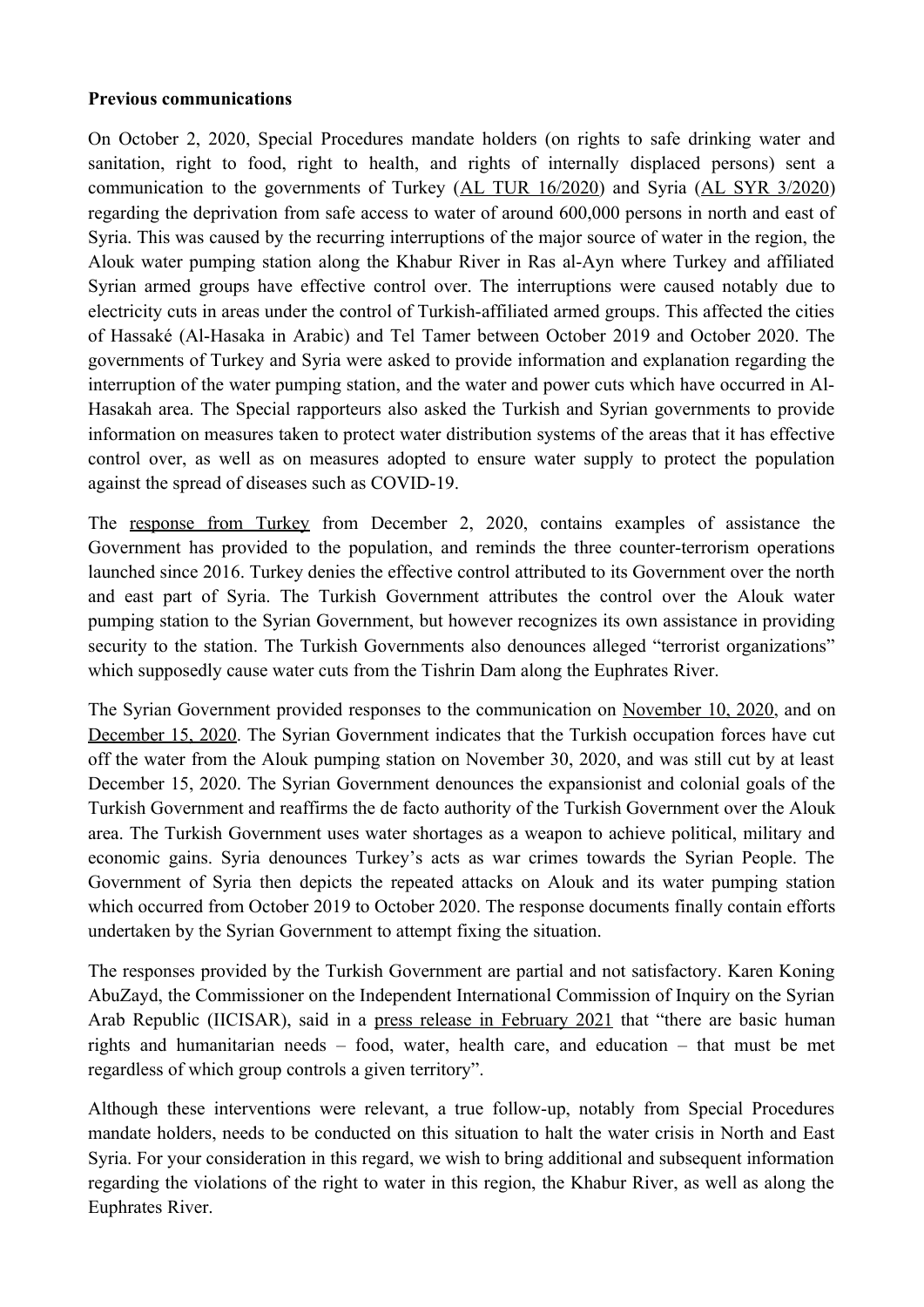## **Geographic and political context**



In red, the dams built by Turkish forces in the Euphrates and Khabur rivers, in North Syria region occupied by Turkey

Source: Apple Maps (modified by us)

## **- Khabur River**

The Khabur River starts in Turkey and enters the Syrian territory near the cities of Ras al-Ayn and Tell Halaf, passes through Tel Tamer and Hassaké, and joins the Euphrates River near Al Busayrah in Syria. As it was stated above, since October 2019, radical and armed groups funded by Turkey interrupted the water flow from the Alouk water pumping station over 20 times which led a million people without access to water around Tel Tamer and Hassaké.

Since the previous Special Procedures communications sent in October 2020, three dams were built on the Khabur River in the area controlled by Turkish-backed groups. Indeed, since May 2021, climate change-related droughts were coupled with water retaining.



*This image shows the water being retained upstream due to the construction of a dam in late May 2021 in As Safih, Hassaké along the Khabur River, right before the dry season (July).* 

Source: [PAX Report](https://paxforpeace.nl/news/blogs/killing-the-khabur-how-turkish-backed-armed-groups-blocked-northeast-syrias-water-lifeline)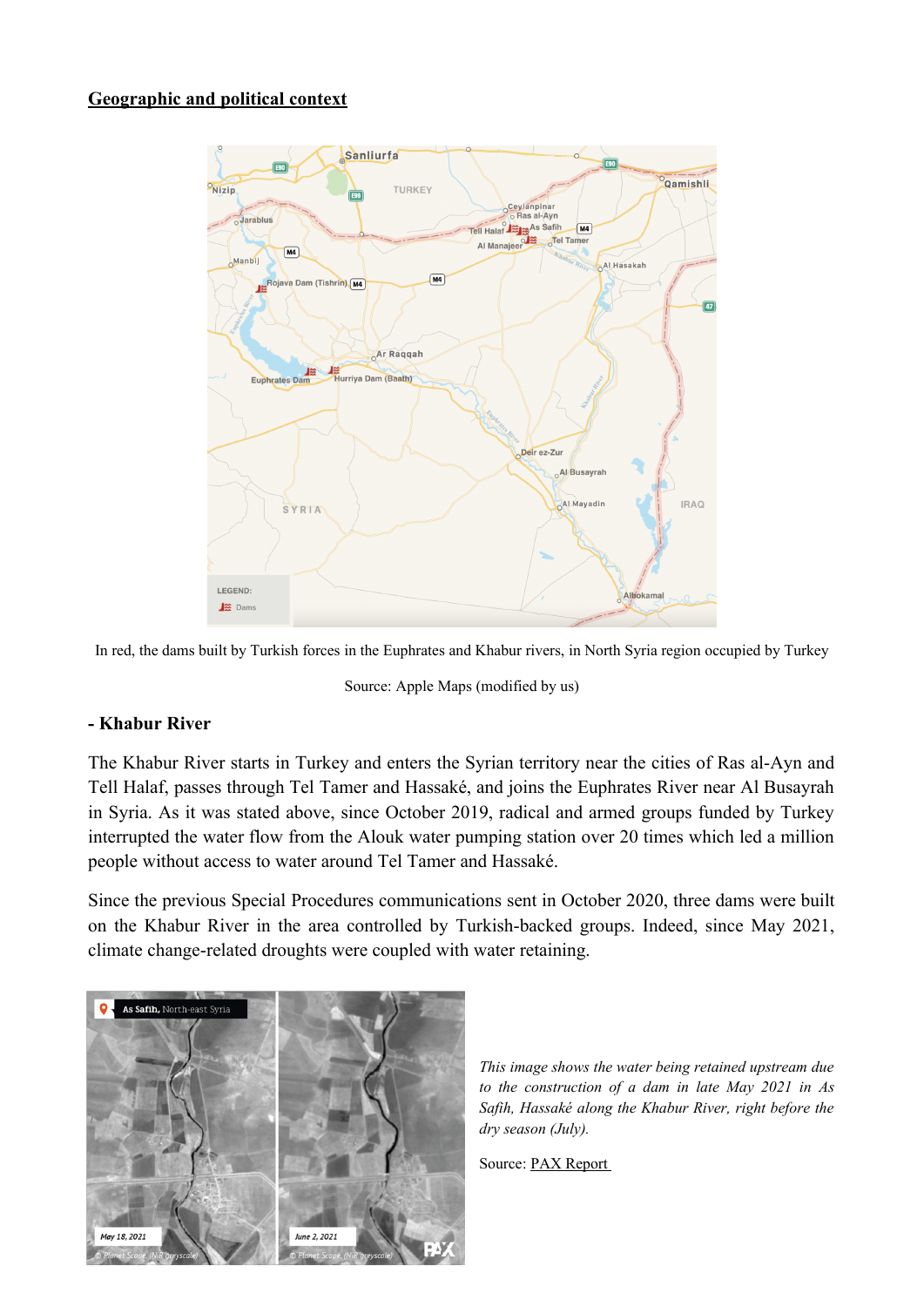The first dam was built on May 22, 2021, south of the village of Tall al Assafir, the second dam was built on May 27, above As Safih, and the third on June  $1<sup>st</sup>$ , 2021, in Al Manajeer right above the first dam. Another dam was constructed in mid-October 2021 in an area held by the Syrian Democratic Forces (SDF), the official defence force of the Autonomous Administration of North and East Syria. All adds up to over 100 kilometers of blocked water on the Khabur River which is dammed at over 50% between the Turkish border and Hassaké. In the last months (September-December 2021), the amount of water provided to the villages by Turkish controlled dams decreased by 80%. As a consequence, many people from the villages that depend from this river (in particular from Tel Tamer and Hassaké) have left the region due to the lack of water resources for living and working. To this, we should add the fact that the summer of 2021 was one of the hottest ever recorded in the region, adding up to the water shortages.



Source: [PAX Report](https://paxforpeace.nl/news/blogs/killing-the-khabur-how-turkish-backed-armed-groups-blocked-northeast-syrias-water-lifeline)

#### **- Euphrates River**

On the other hand, the Euphrates River runs approximately 680 km in Syria after crossing Turkey. It enters the Syrian land near the city of Jarablus, passes through the city of Albokamal, then enters the Iraqi territory. Three dams were built on the Syrian portion and are used as hydroelectric power plants: the Rojava dam (Tishrin), the Euphrates dam (Tabqa) and the Hurriya dam (Baath). The three dams usually provide power and drinking water to around five million Syrians. In 1987, Turkey entered into a bilateral agreement with Syria allowing 500 cubic meters/sec of Euphrates water (over 15 billion cubic meters yearly). In 1990, Syria signed an agreement with Iraq which stipulated that Syria must divide its share from the Euphrates water with Iraq. The Syrian share is 42% (6.6 billion cubic meters throughout the year or 210 cubic meters/sec), and Iraq's share is 58% (9.14 billion cubic meters throughout the year or 290 cubic meters/sec).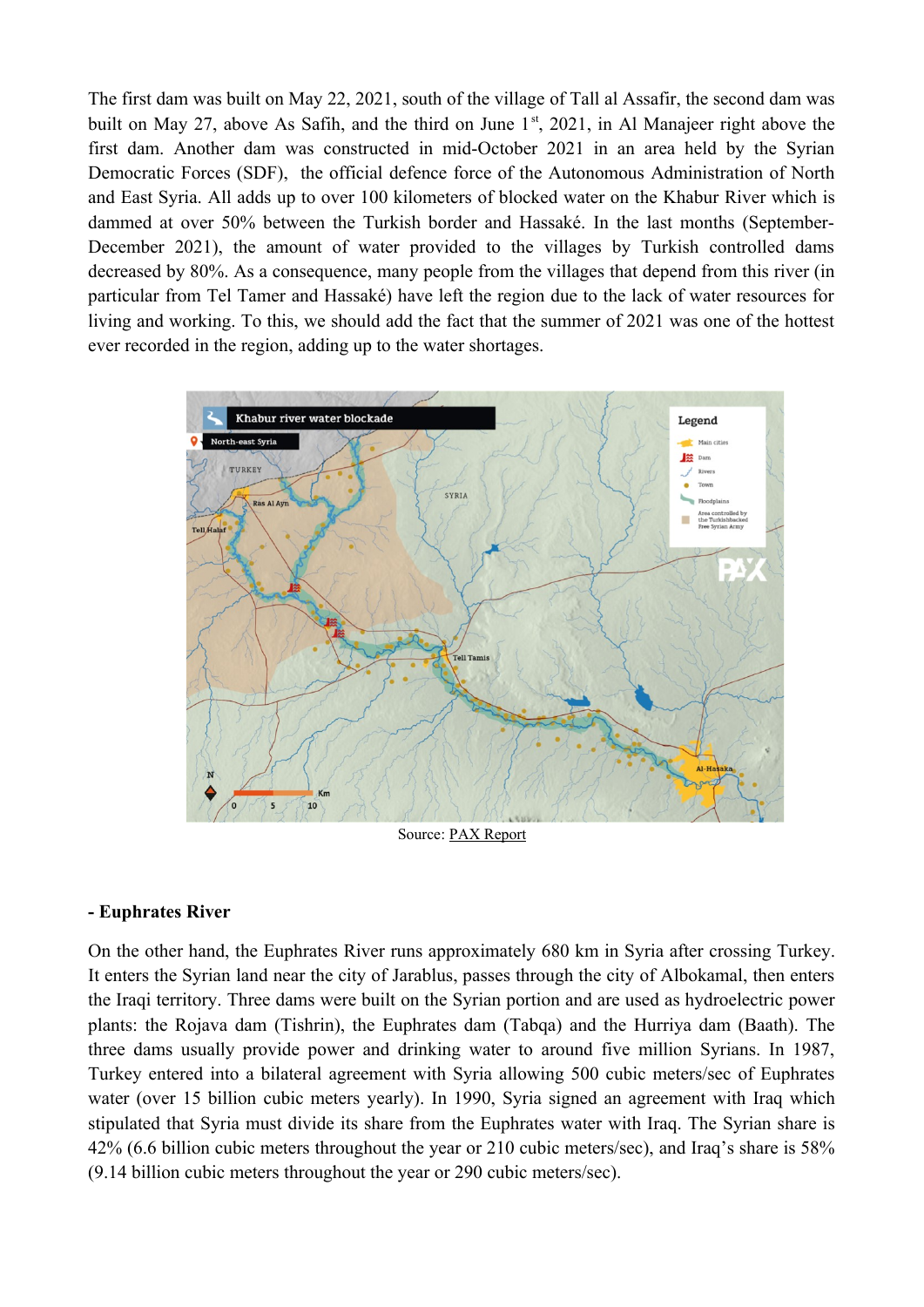Nevertheless, a 70% decrease in water levels was recorded in the Euphrates River due to the retaining by Turkey. The Euphrates River has been in sharp decline since January 2021 because of Turkey's interest in the strategic and international importance of the River. Indeed, three of the largest dams in Syria (cited above) are located on the Euphrates River. It should be noted that the minimum monthly quantity of water coming from the Euphrates River to Syria in March 2021 was estimated to be 227 cubic meters/sec, despite the 500 cubic meters/sec agreement with Turkey and continued to decline up until May 2021 and as the summer season approached. This was happening despite the fact that people needed more water in the summer season, notably for drinking consumption, irrigation or animal farming; and water from the Euphrates River was also extracted in Deir ez-Zur to be transported to Hassaké, along the Khabur River in North and East Syria, also affected by water shortages as mentioned above.

## **Allegations**

People in the affected area support the idea that the water shortages are caused by Turkey, directly through its army or indirectly through the radical and armed groups that it supports, to destabilize the Autonomous Administration of North and East Syria (AANES). The Turkish-backed groups cuts off essential water supplies in the region they have control over in order to starve the population and induce their displacement as a method of warfare.

As a result, the population of North and East Syria entered in a humanitarian catastrophe as the quantity of water is getting more and more limited. This leads to the unavailability of most pumping stations for drinking and irrigation water as the minimum level to allow efficient functioning is not reached. This also reduces the ability of the water to self-purify and drain in the lower Euphrates stream and increases the number of pollutants and their concentration in the water. This leads to different types of health problems (kidney, skin and parasitic diseases, urinary tract infection, poisoning and dehydration cases), especially among children, which also increases the risk of an outbreak of Covid-19. Only in the hospital of Hassaké, dozens of children died this summer because of water pollution.

It was reported that around 500'000 people from the region are left without water (out of a population of 5 millions). This imposes new physical and economic burdens on civilians in difficult conditions as they are forced to purchase water from tanks (which depending on the period can be scarce, unclean and/or unsafe, causing more food and water insecurities). At the national level, reports speak about over 12 million Syrians facing severe consequences from the lack of rain and water in the Euphrates River.

This poses a threat as well to livestock and agricultural resources. Therefore, the 2020/2021 harvest season was very poor and this situation not only affects current crops but it will also have an impact in the next two years, according to the [FAO Analysis on the Syrian Arab Republic 1980-2021](https://www.fao.org/emergencies/resources/documents/resources-detail/en/c/1444881/). This is particularly worrying as the population of this region depends for 80-90% of local food production. This situation is causing a massive rural exodus to the cities. Nonetheless, in the cities the economic situation is catastrophic, leading these people to live in slums or to emigrate abroad.

Moreover, the dams are not achieving technical efficiency, which leads to shutdowns of electricity production, of which many economic activities depend on. The electrical supply between January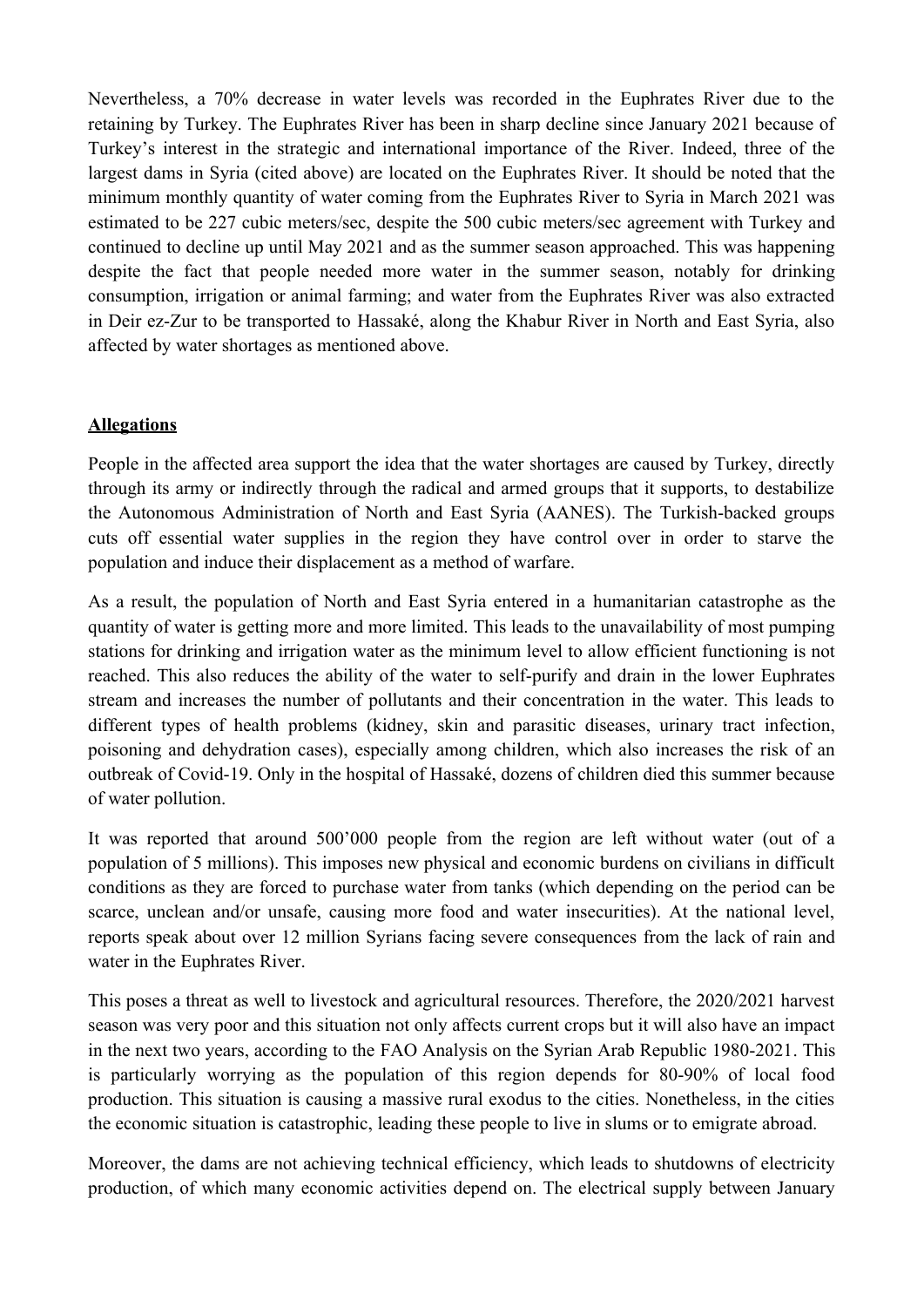and May 2021 decreased by more than 50%. In addition, Syria is not able to respect its obligation to provide Iraq's share of 290 cubic meters/sec, which puts potentially an additional seven million people at risk of losing access to water from the River. The humanitarian, economic, and environmental crises are thus becoming worse.

The allegations mentioned above infringe the rights of millions of people to access to safe water and sanitation, which are components of the right to an adequate standard of living, which is itself considered as indispensable for the enjoyment of the right to health, the right to physical integrity, the rights of the child, the right to the enjoyment of land, as well as the specific rights of rural communities (peasants and other people working in rural areas). Water shortages and water retaining upstream cause deprivation of hydration and food. The low levels of the Rivers threaten the communities living in the Euphrates and Khabur basins who depend on agriculture and irrigation. The rights to water and sanitation need a strong focus on the most disadvantaged and marginalized groups such as women and children. Moreover, since Turkey has a military presence in Northern Syria and collaborates with radical and armed groups established in the same region, the Government of this country has an obligation to ensure respect for international humanitarian law.

## **International instruments**

The right to water was explicitly recognized at the international level at the United Nations Water Conference (Mar del Plata, 1977) in the following terms: "all peoples, whatever their stage of development and their social and economic conditions, have the right to have access to drinking water in quantities and of a quality equal to their basic needs" ([E/CONF.70/29](https://digitallibrary.un.org/record/724642)).

As for the UN General Assembly, it declared in 2010 that : "the right to safe and clean drinking water and sanitation as a human right that is essential for the full enjoyment of life and all human rights" [\(A/RES/64/292](https://undocs.org/A/RES/64/292)).

As per paragraph 1 of article 25 of the Universal Declaration of Human Rights, the affected communities have the right to an adequate standard of living for the health and well-being, including food, which comprises access to water. Articles 11 (adequate standard of living) and 12 (standard of physical and mental health) of the International Covenant on Economic, Social and Cultural Rights, accessed by Syria on 21 April 1969, and ratified by Turkey on 23 September 2003, enshrine the right to water. Indeed, the Committee on Economic, Social and Cultural Rights indicated in its General Comment No. 15 that "[a]n adequate amount of safe water is necessary to prevent death from dehydration, to reduce the risk of water-related disease and to provide for consumption, cooking, personal and domestic hygienic requirements"  $(E/C.12/2002/11$  $(E/C.12/2002/11$ , para. 2). The Committee states that the right to water is included in the right to an adequate standard of living in article 11 of the Covenant ([E/C.12/2002/11](https://documents-dds-ny.un.org/doc/UNDOC/GEN/G03/402/29/PDF/G0340229.pdf?OpenElement), para. 3). Further in the General Comment No. 15, the Committee notes that States need to respect and protect the right to water which means that they need to refrain from interfering directly or indirectly with the enjoyment of the right to water and they need to prevent third parties from interfering in any way with the enjoyment of the right to water ([E/C.12/2002/11](https://documents-dds-ny.un.org/doc/UNDOC/GEN/G03/402/29/PDF/G0340229.pdf?OpenElement), paras. 21 and 23). It is also mentioned that "[t]he obligation includes, inter alia, refraining from engaging in any practice or activity that denies or limits equal access to adequate water; arbitrarily interfering with customary or traditional arrangements for water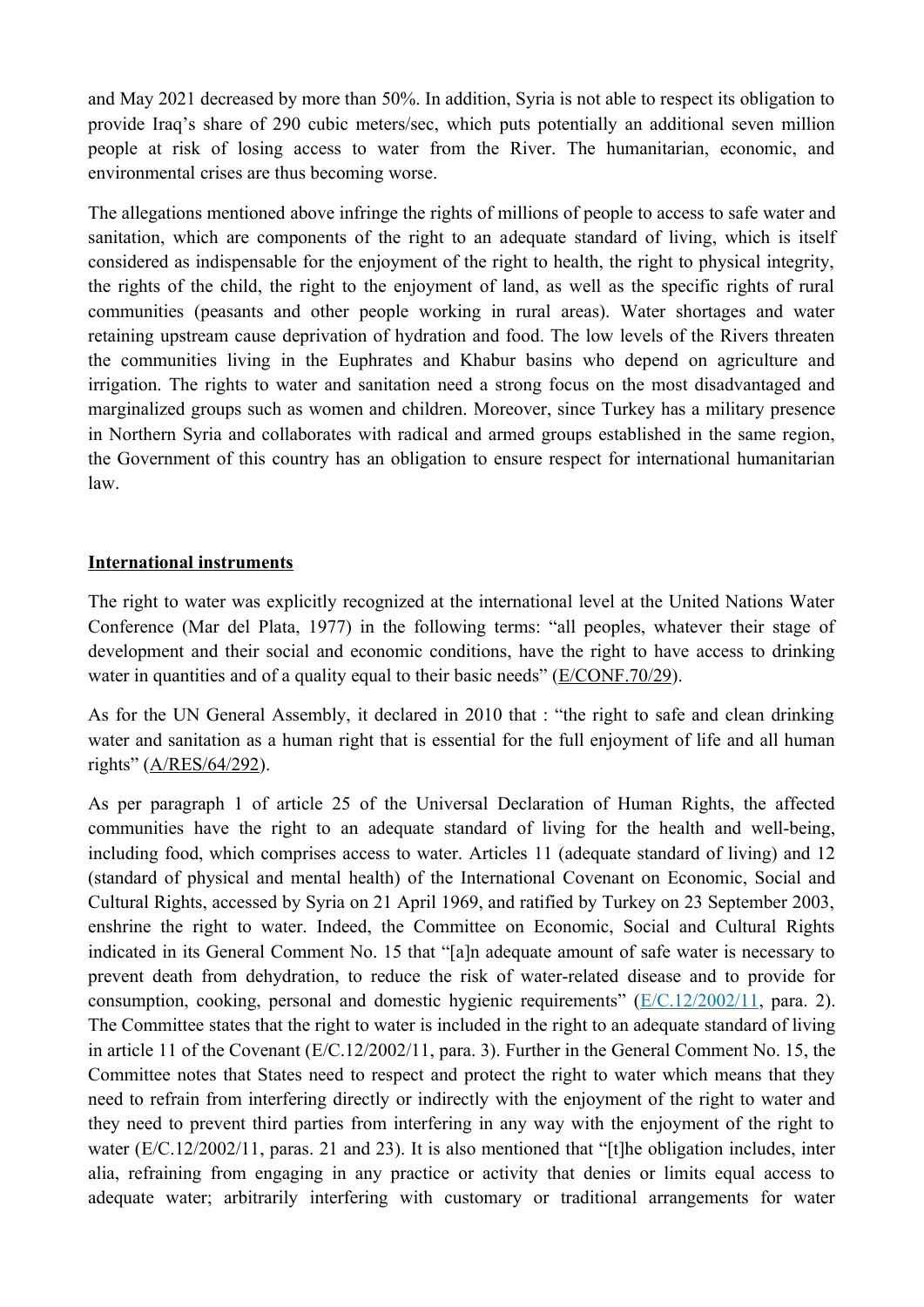allocation; unlawfully diminishing or polluting water, for example through waste from State-owned facilities or through use and testing of weapons; and limiting access to, or destroying, water services and infrastructure as a punitive measure, for example, during armed conflicts in violation of international humanitarian law" ([E/C.12/2002/11](https://documents-dds-ny.un.org/doc/UNDOC/GEN/G03/402/29/PDF/G0340229.pdf?OpenElement), para. 21). The situation also requires promoting Goal n°6 of the 2015 Sustainable Development Goals which calls to "Ensure availability and sustainable management of water and sanitation for all". This also impacts several other goals such as exacerbating poverty (Goal n°1), food security (Goal n°2), human health (Goal n°3), climate action (Goal n°13), and life below water (Goal n°14). In this context, and taking into account the fact that water is crucial for the survival of people, we must recall article 6 of the International Covenant on Civil and Political Rights, establishing the right to life.

The situation addressed in this report affects many children, which goes against the Convention on the Rights of the Child, ratified by Syria on 15 July 1993, and by Turkey on 4 April 1995. Article 24 indicates that States parties must ensure the enjoyment of the highest attainable standard of health for children and should ensure adequate nutritious foods and clean drinking water. The Committee on the Rights of the Child stated in its General Comment No. 7 that States must ensure "access to clean drinking water, adequate sanitation […] which are essential for young children's health, as is a stress-free environment. Malnutrition and disease have long-term impacts on children's physical health and development. They affect children's mental state, inhibiting learning and social participation and reducing prospects for realizing their potential".

A gender perspective should be considered while dealing with this case. Indeed, women are also affected by the situation and as stated in the Convention on the Elimination of All Forms of Discrimination Against Women, accessed by Turkey in 1985 and by Syria in 2003: "States Parties shall take all appropriate measures to eliminate discrimination against women in rural areas in order to ensure, on a basis of equality of men and women, that they participate in and benefit from rural development and, in particular, shall ensure to such women the right […] to enjoy adequate living conditions, particularly in relation to particularly in relation to housing, sanitation, electricity and water supply  $[\dots]$ " (article 14(2)(h)).

Additionally, because affected communities comprise peasants, the allegations violate article 21 of the United Nations Declaration on the Rights of Peasants and Other People Working in Rural Areas ([A/RES/73/165](https://undocs.org/A/RES/73/165)). This provision links all human rights and human dignity to the right to safe and clean drinking water and to sanitation. This is notably essential for farming, fishing and livestock keeping. Paragraph 4 of article 21 indicates that States have the duty to protect and restore waterrelated ecosystems, including rivers. Subsequently, paragraph 5 enjoins States to "prevent third parties from impairing the enjoyment of the right to water of peasants and other people working in rural areas".

Finally, in a report of the Special Rapporteur on the issue of human rights obligations relating to the enjoyment of a safe, clean, healthy and sustainable environment, it was mentioned that, according to decisions from the International Court of Justice (*Pulp Mills on the River Uruguay (Argentina v. Uruguay*)) and from the Inter-American Court of Human Rights (Advisory Opinion OC-23/17), a majority of fresh water in ecosystems is shared by several States which have an "obligation to cooperate internationally to ensure that transboundary rivers, lakes and aquifers are managed in an equitable and sustainable manner, by sharing information, transferring technologies, building capacity, increasing research, honouring international commitments and ensuring just and